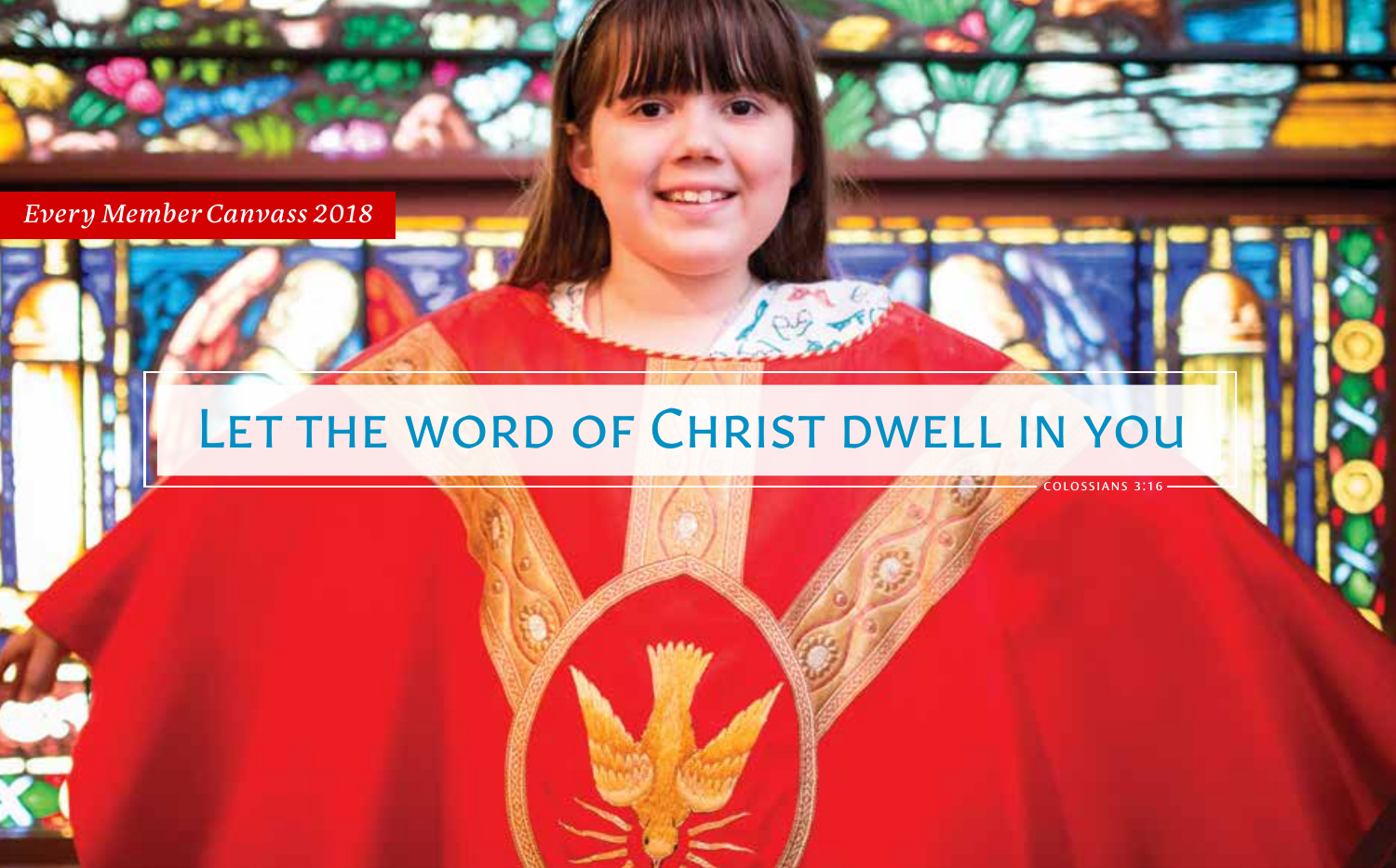For 178 years, Christ Church Cathedral has proclaimed that "God is in the midst of the city." Our community has served, gathered, worshiped, and prayed, on the same plot of land, living out what it means to be followers of Jesus.

Recently, we have worked hard to complete the Vision Action Plan, "A Future Filled with Hope", comprised of six initiatives, with the intention of better serving the congregation, the Diocese, and the Houston community. Within the past year, the sixth and final initiative was realized with the introduction of The Well, a contemplative Eucharist inspired by Celtic traditions. With the success and completion of such a vibrant vision, sights have turned toward the future and the next chapter for our thriving cathedral.

*Let the word of Christ dwell in you …*

colossians 3:16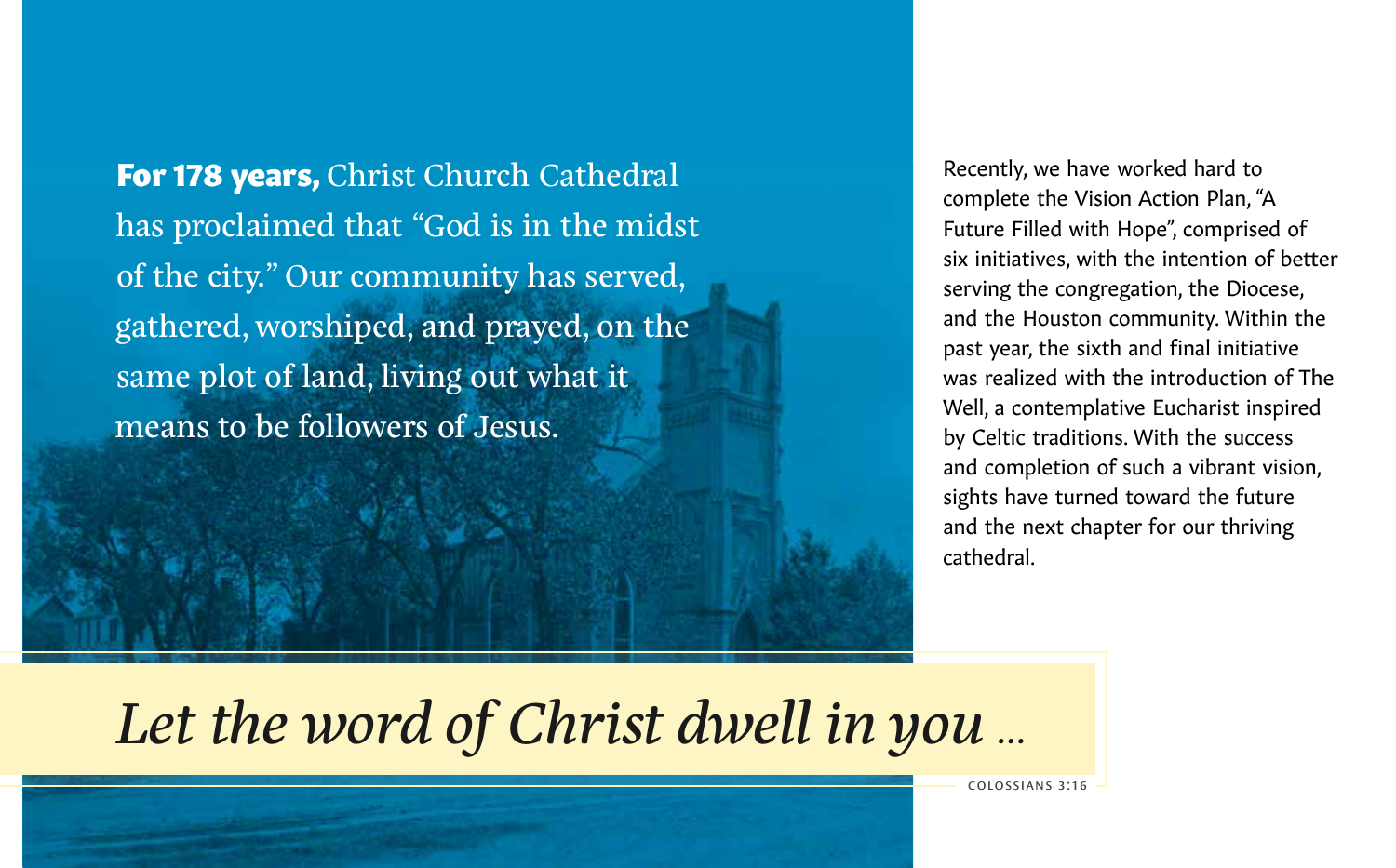In his epistle to the Colossians, Paul offered guidance to a community looking to the future. He prescribed that they need look no further than Jesus for salvation, direction, and a



way of life: *"And whatever you do, in word and deed, do everything in the name of the Lord Jesus,"*  emphasizing that faith in Jesus Christ should mold the relationships we have in every area of our lives — in our homes, our churches, and our world. Paul challenged the people of Colossae to follow the call from God and be transformed. For when we sit at the feet of Jesus and listen, we are formed by a love that allows us to encounter grace and find our lives in God.



The text of Colossians envisions a community of faith in action, just like at Christ Church. We, too, can learn from Paul's guidance, by turning inward and listening to the words that God places on the hearts of a congregation. What comes next at Christ Church will be determined by the needs of our historic campus, our vibrant community, and the call from God. *"Let the peace of Christ rule in your hearts, to which indeed you were called into one body."*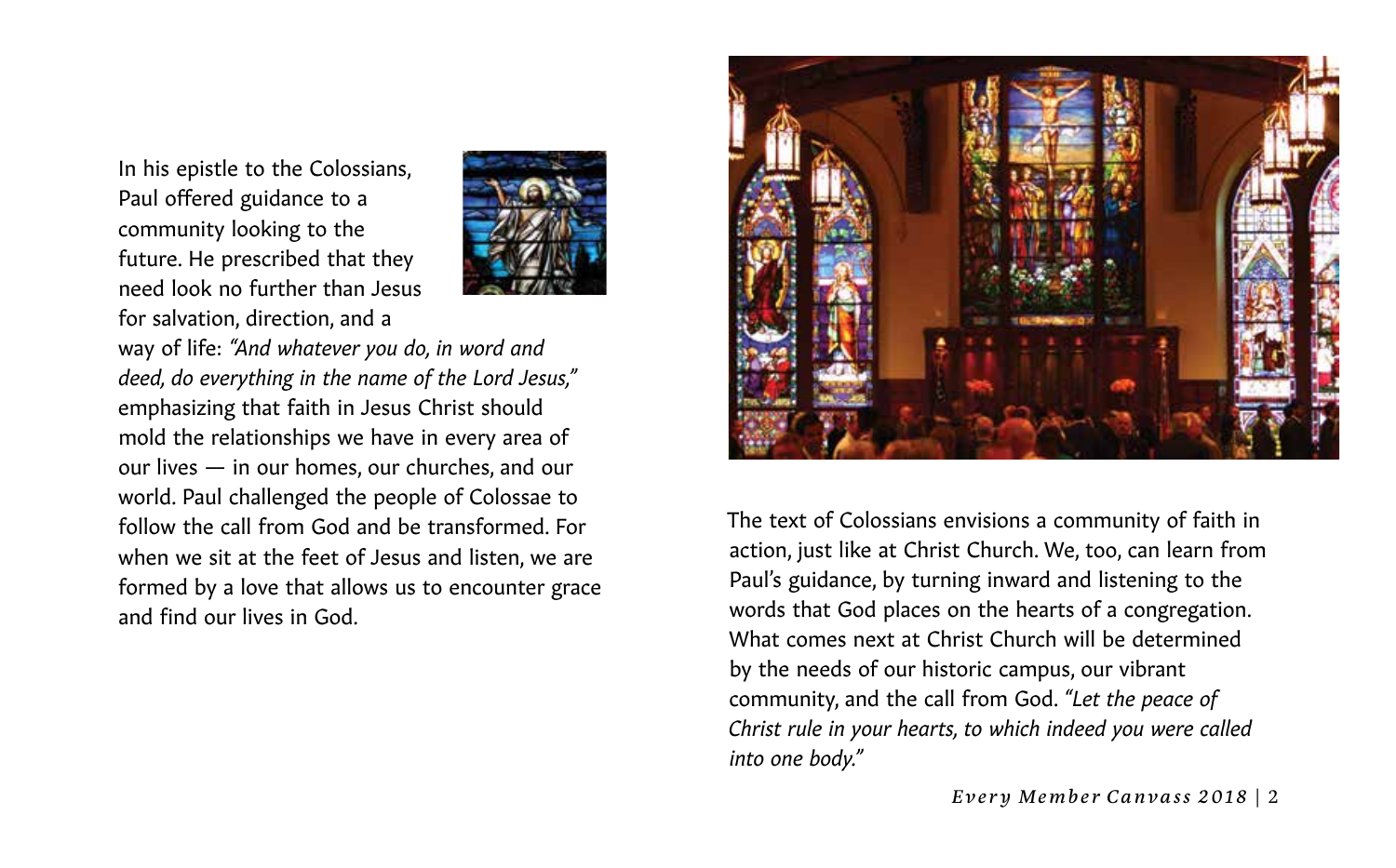**For Paul,** the mark of true Christianity is how well believers care for others. Inspired by his words, Christ Church Cathedral is a diverse and passionate Christian community devoted to meaningful ministry and worship. It is a parish that has embraced its historic, downtown Houston setting, and makes a difference in countless lives.

The Cathedral is not simply a place of worship, but a space for hospitality and renewal, the seat of the Bishop of Texas, and a center of learning and formation where all are welcome. Additionally, Christ Church is the parent of almost a dozen outreach organizations that continue to meet the needs of many in the community. The people of Christ Church have indeed clothed themselves in love, and created a life that embodies St. Paul's recommended virtues.

*As God's chosen ones, holy and beloved, clothe yourselves with compassion, kindness, humility, gentleness, and patience.*

colossians 3:12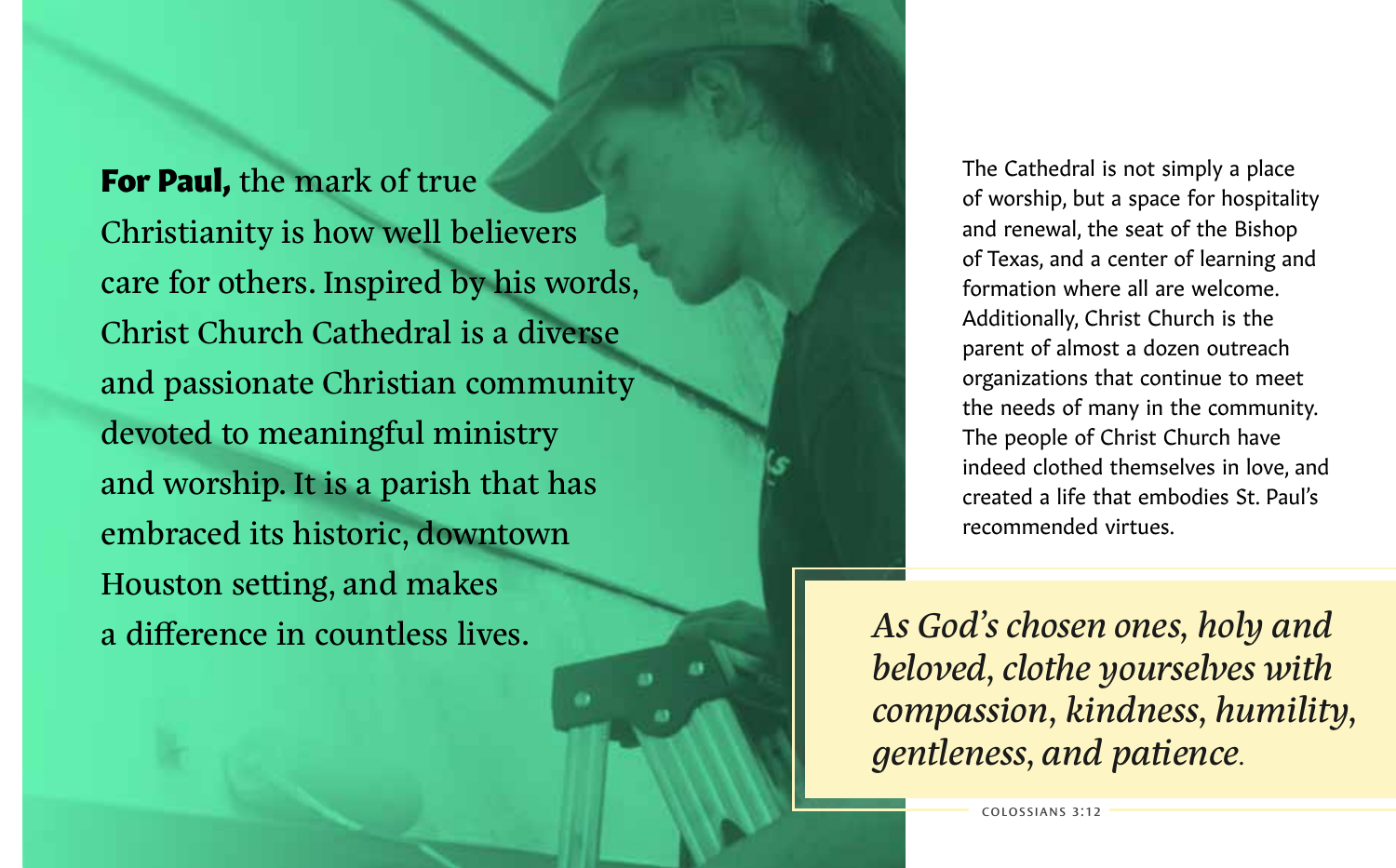

#### compassion: outreach

The variety of ways in which Christ Church serves beyond the campus walls is as diverse as the people who sit in the pews. The Beacon leads the way in restoring hope to our homeless brothers and sisters, providing both essential and next step services to hundreds of clients, five days a week. By strengthening its relationship with organizations that support the underserved and vulnerable in the city of Houston, the Mission & Outreach Council continues to explore ways to serve. Through blood drives, yard sales, preparing meals, Christmas at the Cathedral, the Alternative Giving Market, and programs such as At Risk Youth and Kids' Hope, there are endless opportunities to participate in this life-giving work.

#### kindness: community

The Cathedral's community life is increasingly focused on ways that parishioners can engage with one another and deepen their faith. In addition to programs such as the Neighborhood Gatherings and Foyers Fellowship Groups, the Community Life Council's annual events create ways for members to break bread and make friends. On Sundays, dedicated Welcome Team members greet and guide those who are new to the Cathedral, while the council for Welcome & Evangelism creatively reaches out to many who live and work downtown. The Latino congregation continues to build bridges between English and Spanish speakers, with the celebratory Fiestas Patrias and Las Posadas hosted each year. As more and more people are choosing the Cathedral as their spiritual home, community and hospitality efforts have never been more important.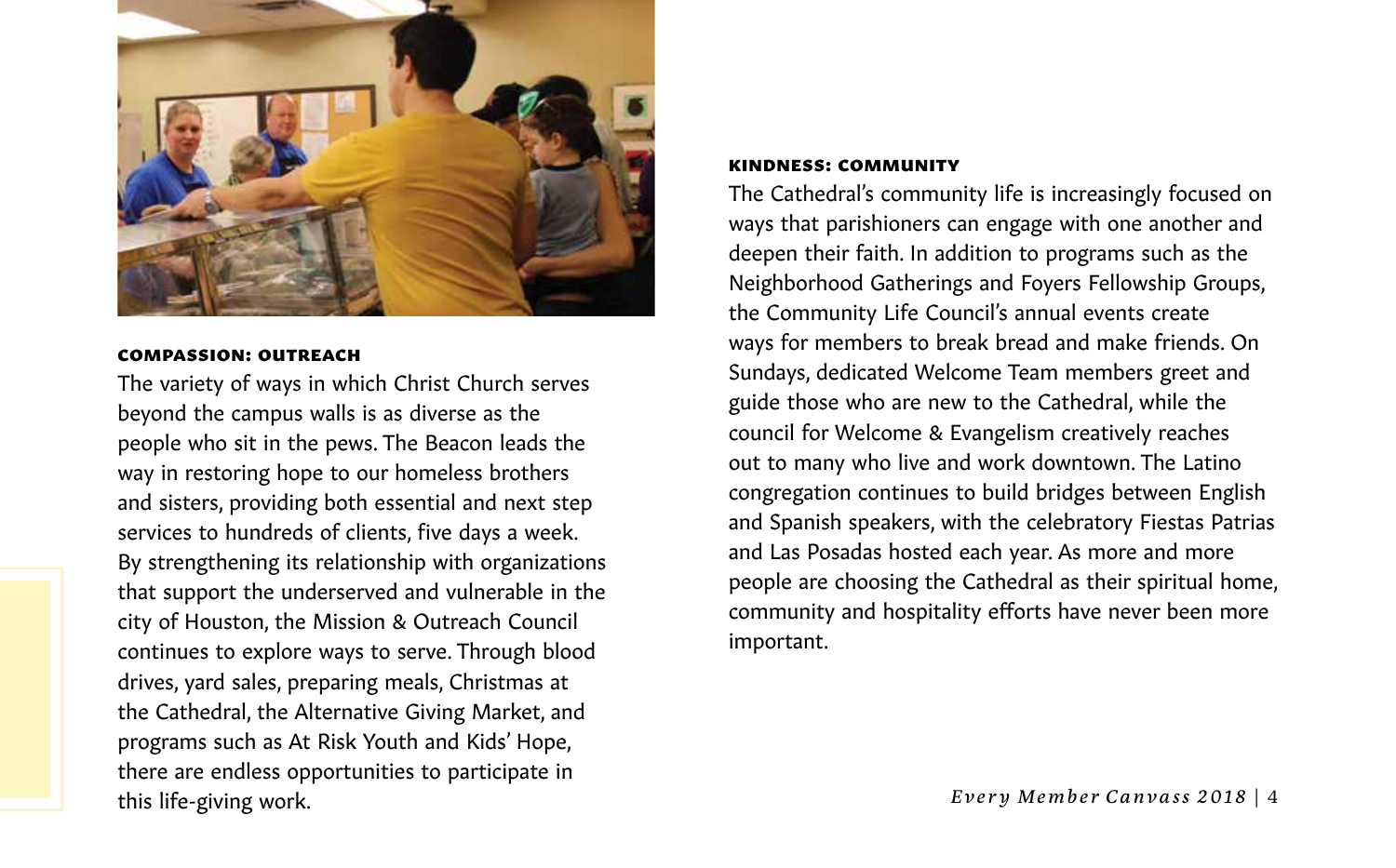### humility: worship & music

Worship and music are natural responses that arise when a congregation is filled with experiencing God in its midst. Parishioners worship, sing, serve, and celebrate the Eucharist five times each Sunday. Sunday mornings reflect the breadth and depth of the Episcopal tradition, offering three different ways to connect to God and the liturgy at 8, 9, and 11 o'clock. Our Spanish speaking community is growing, as attendance numbers at the one o'clock service continue to rise. And the addition of The Well on Sunday evenings at 5 p.m. offers for many a contemplative, peaceful, and nourishing way to begin the week. Worshipers can also be found in the Golding Chapel throughout the week, during the three services offered each day. The Cathedral also serves as a cultural arts hub, by presenting its own series of recitals, concerts, and performances, and supplying glorious music courtesy of the Treble, Parish, and Cathedral choirs. And the Cloister Art Gallery, displayed in Reynolds Hall, hosts a new art exhibit each month, representing a wide variety of artists and techniques, creating a rich and sophisticated addition to our campus.

**Every day,** at the corner of Texas and Fannin, the truth of the Gospel becomes clear as the work that is done creates fruits in the lives of all who are touched by this place. Fashioned within a culture that lives in Christ, the work of the Lord is unmistakable in this community of love.

*Above all, clothe yourselves with love, which binds everything together in perfect harmony.*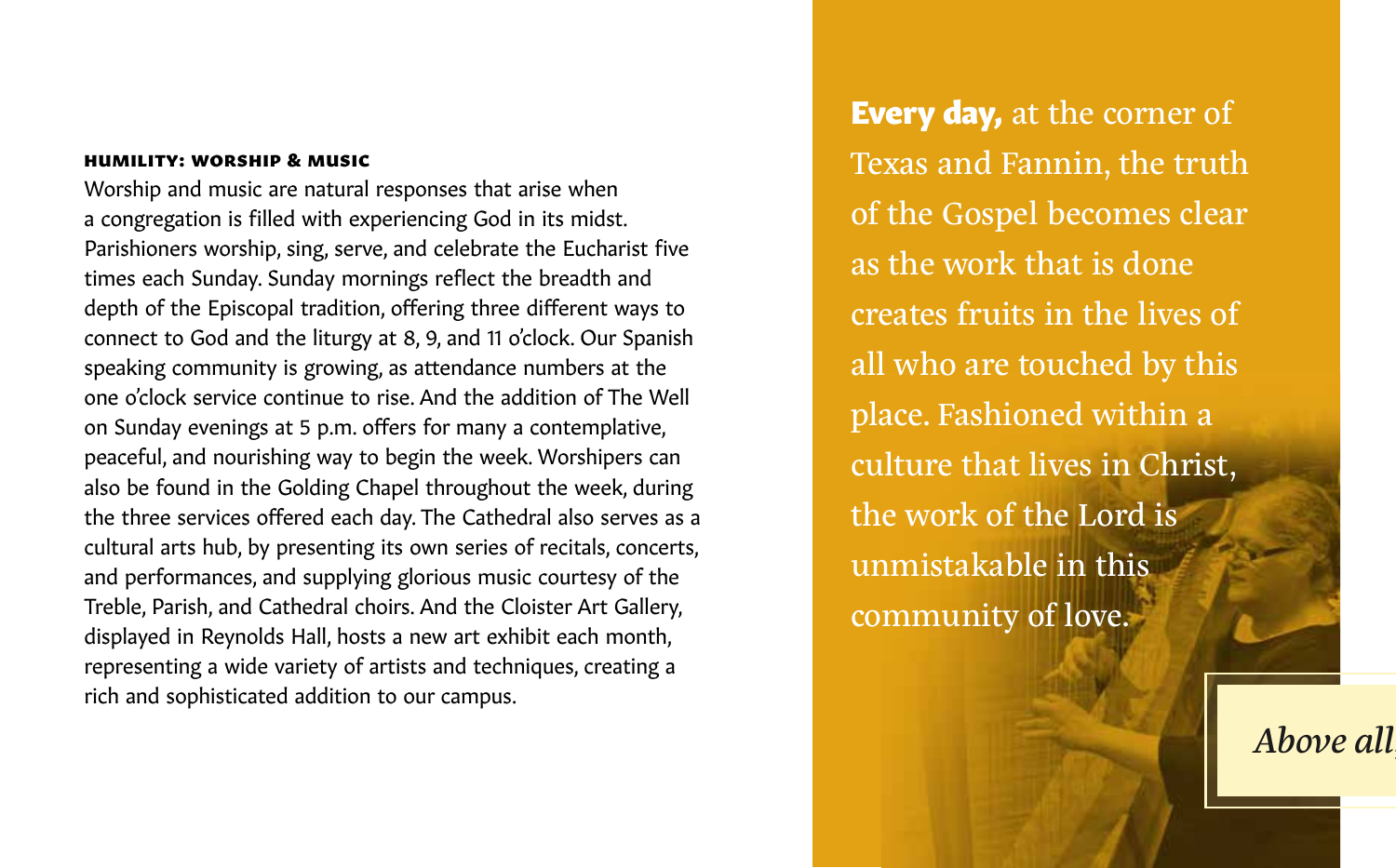### patience: christian formation

Formation in Christ doesn't begin or end with a season, a year, or time in our lives. At Christ Church, it has been a year of change and growth in our programs and our people. Bible study has gone "on the road" to provide opportunities for theological conversation where people live. Confirmation class for eighth graders now spans the entire school year, to encourage deeper exploration of God and their faith. The Children's ministry has given new life to the nightly prayer of Compline to bring many, big and small, together for fellowship and service. And the Bishop John E. Hines Center for Spirituality and Prayer is a resource that strives to create spiritual harmony in both body and mind through a variety of weekly offerings.



#### gentleness: pastoral care

God walks with us always, wherever we are, to provide a sense of security and stability. The creation of the "Cathedral Shepherds", with training in the Community of Hope program, offers a deeper level of care for those who seek pastoral support. The Cathedral has also increased its engagement in the mission of Amazing Place, as a commitment to provide avenues of care for all stages of life to those who suffer from dementia and Alzheimer's and their families.

# *Above all, clothe yourselves with love, which binds everything together in perfect harmony.*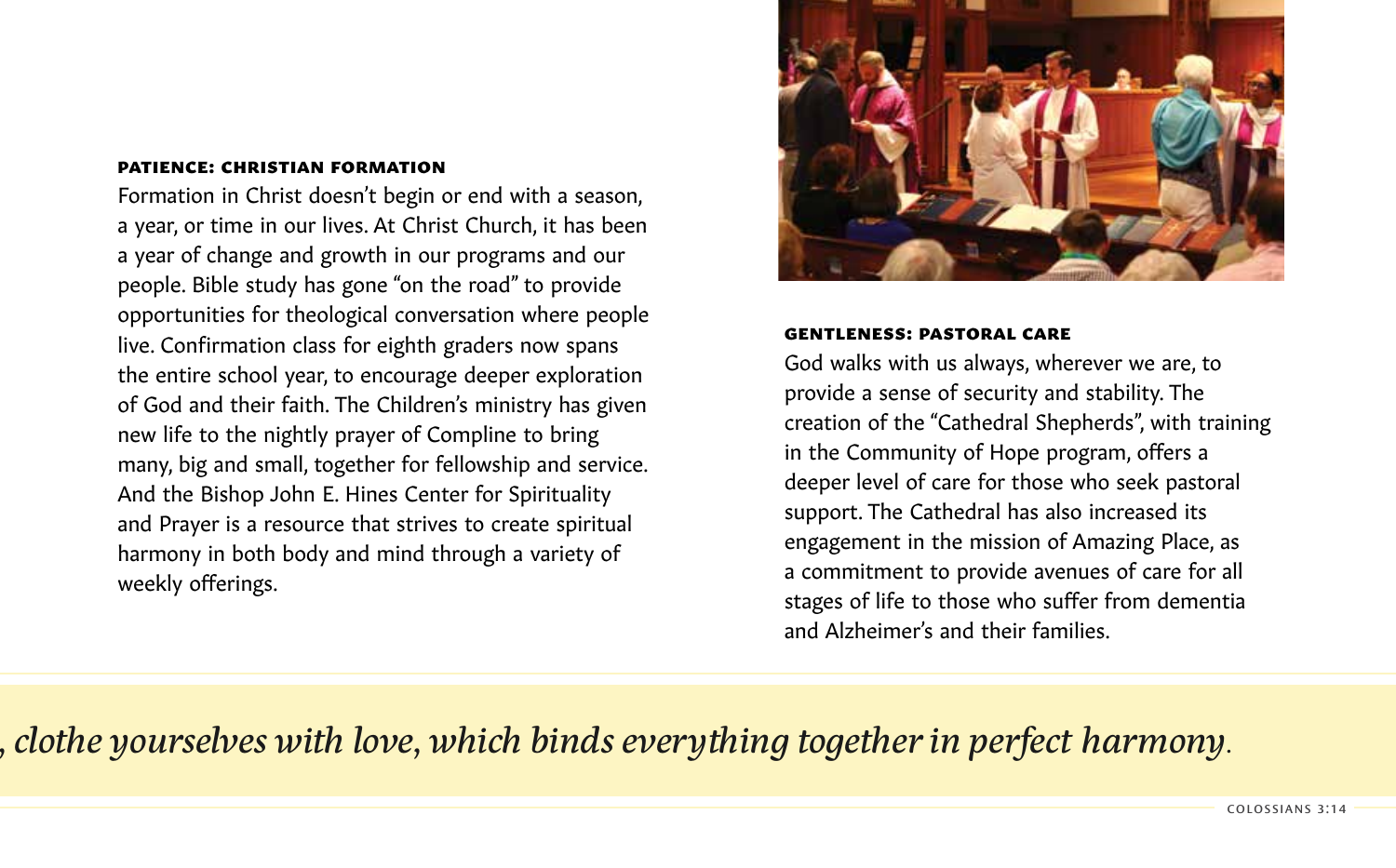### Friend and stranger,

young and old, whole and infirm, rich and poor: people are worth our time. They're worth the effort it takes to make memories with them; to touch, serve, and bless them. As we speak to each other and worship together, the message of Jesus shapes our thoughts and this begins here, at Christ Church Cathedral.

While we strive to be good stewards of all of God's gifts to us, we believe that the way we use our money reflects the state of our spiritual lives. For the past few years, we have been blessed to increase the annual budgets of vital Cathedral ministries — putting our funds directly to work in service, where it should be. Christ Church is growing, in every way possible, and the only way to ensure it continues to flourish is with a pledged financial commitment from parishioners, just like you. Your gift will help continue to transform lives in Christ in our own community and beyond.

# *… whatever you do, in word or deed, do everything in the name of the Lord…*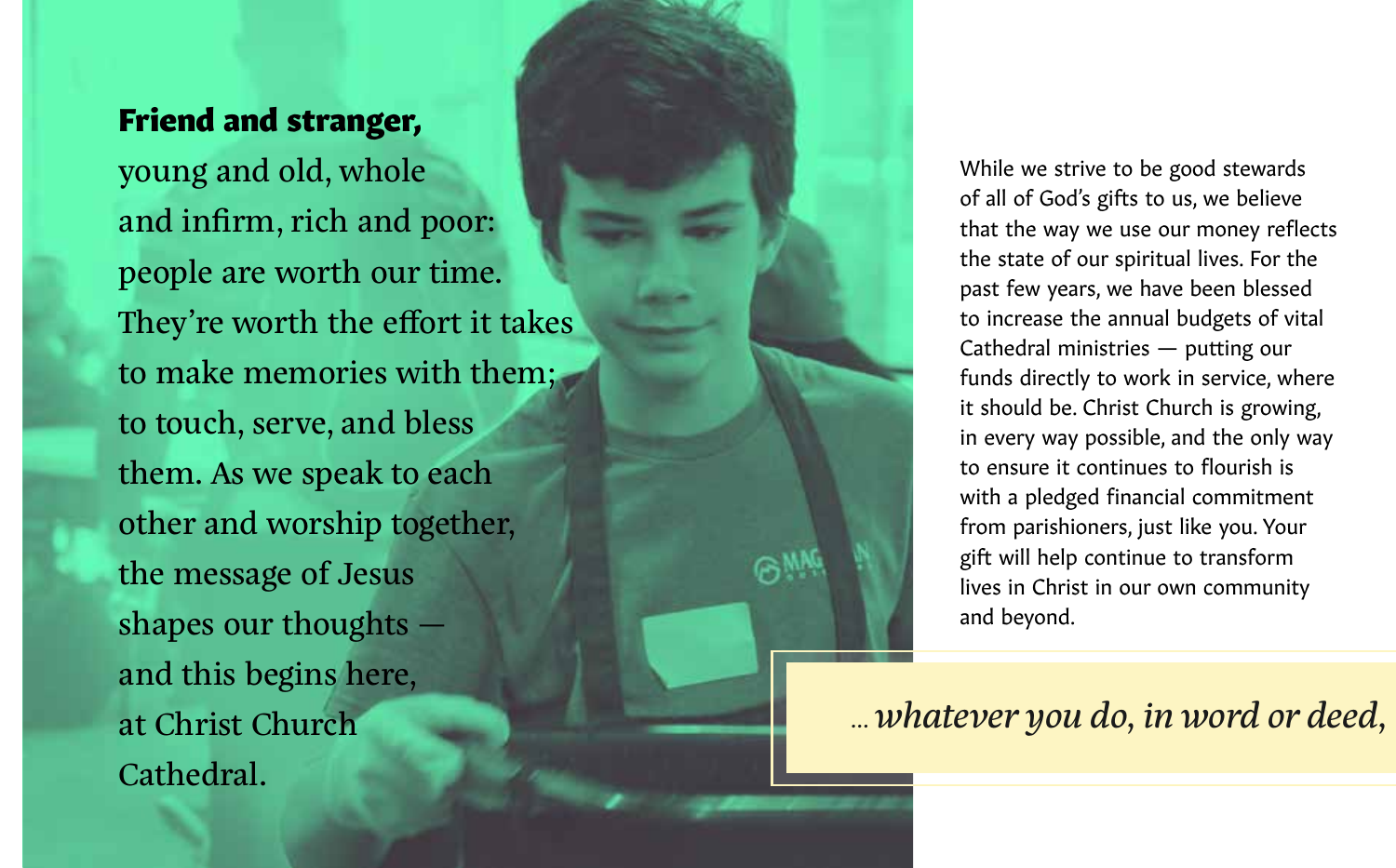# Two of the key indicators

of parish health and vibrancy are growth in average Sunday attendance and Sunday school attendance. We have been blessed by incredible generosity from a growing congregation.

Imagine what else we could accomplish with increased financial resources.

*do everything in the name of the Lord* ...

colossians 3:17

### Average Sunday Attendance



### Sunday School Students

#### 

### Number of Pledges



*Every Member Canvass 2018* | 8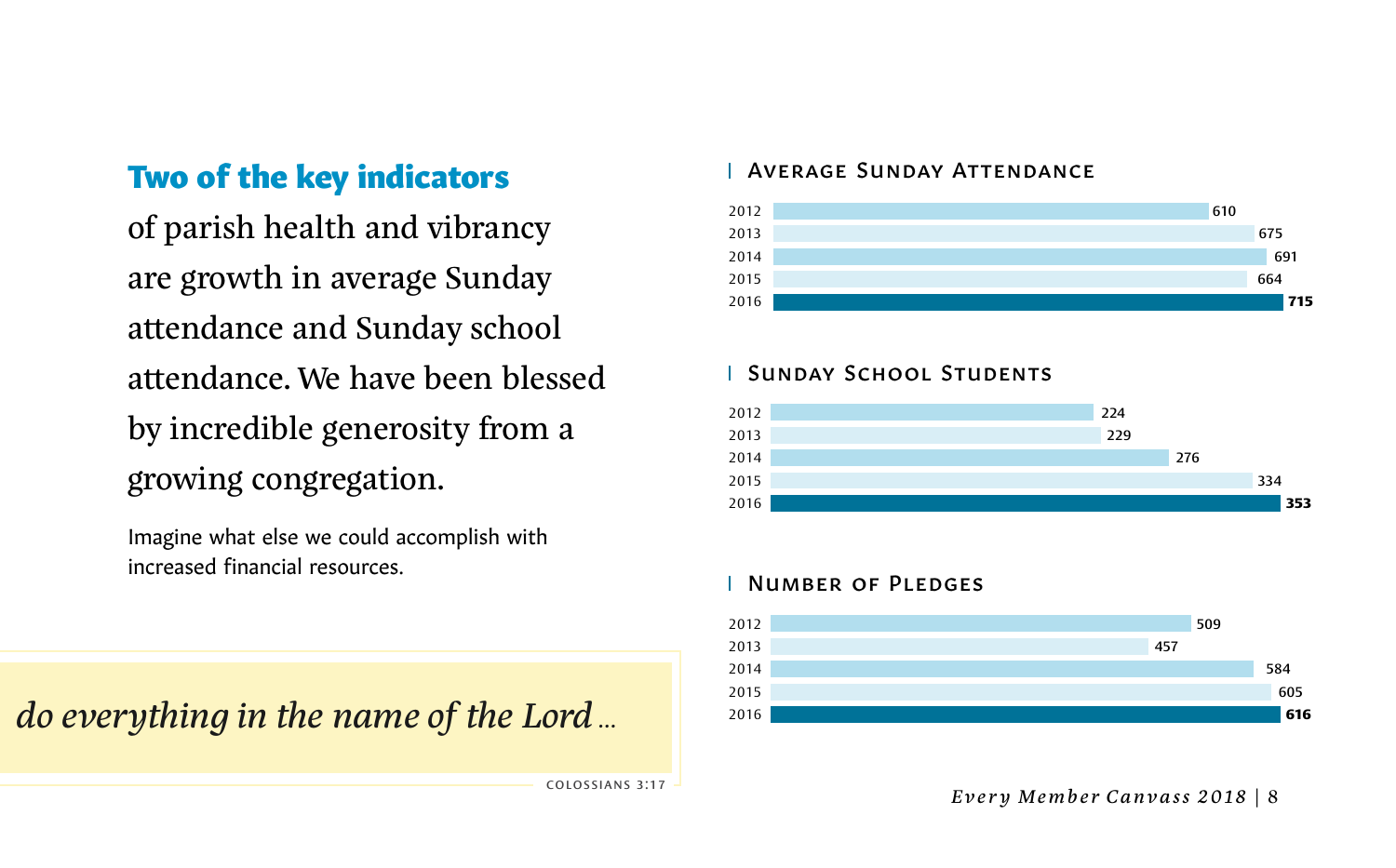When we express our gratitude to God, many times words are not enough to show our thankfulness. As we clothe ourselves in Christ we are transformed by God's own love at work, and we are led to acts of generosity. St. Paul reminds us that when we become more generous, we become more the people God created us to be.

As an expression of this gratitude, we must renew our annual commitment of resources to the missions and ministries of the church. The costs of financing Cathedral ministries, even at the level they currently exist, increase every year. Additionally, as we imagine and develop God's plans for our continued ministry to the parish, to downtown Houston, and across the diocese, we will require more financial support.

Last year, 612 parishioners pledged to the Cathedral for a total of \$3.28 million — and we are thankful! In 2017, we surpassed the EMC pledge goal of \$3.25 million, truly a monumental feat, which only emphasizes our community as one that is brimming over with the presence of God.

Looking ahead, the Vestry anticipates that we need \$3.35 million in pledges in order to fund the 2018 budget fully and responsibly. This requires an increase of about 3% over last year, which is a reachable goal. We are asking each parishioner to prayerfully consider increasing his or her pledge in 2018.

St. Paul instructs that by letting the word of Christ dwell in us, all that matters is that we hold fast to the faith and love of Jesus, and share it in all our words and actions. As we clothe ourselves in love, for one another, for this community, and for those who are most in need, imagine what we can do with a financial increase to continue to preserve, further, and enhance the future of God in the midst of the city!

Faithfully, The 2017 Stewardship Council

## The 2017 Stewardship Council

Ms. Fredricka **BRFCHT** Mr. Bill Curtis Mr. David Dupre Mr. A. John Knapp Mrs. Karen **KRAYCIRIK** Mrs. Mimi **PRIOLEAU** Ms. Susan Reeves Mr. Tim Ruch Mr. Walker Taylor The Very Rev. Barkley S. Thompson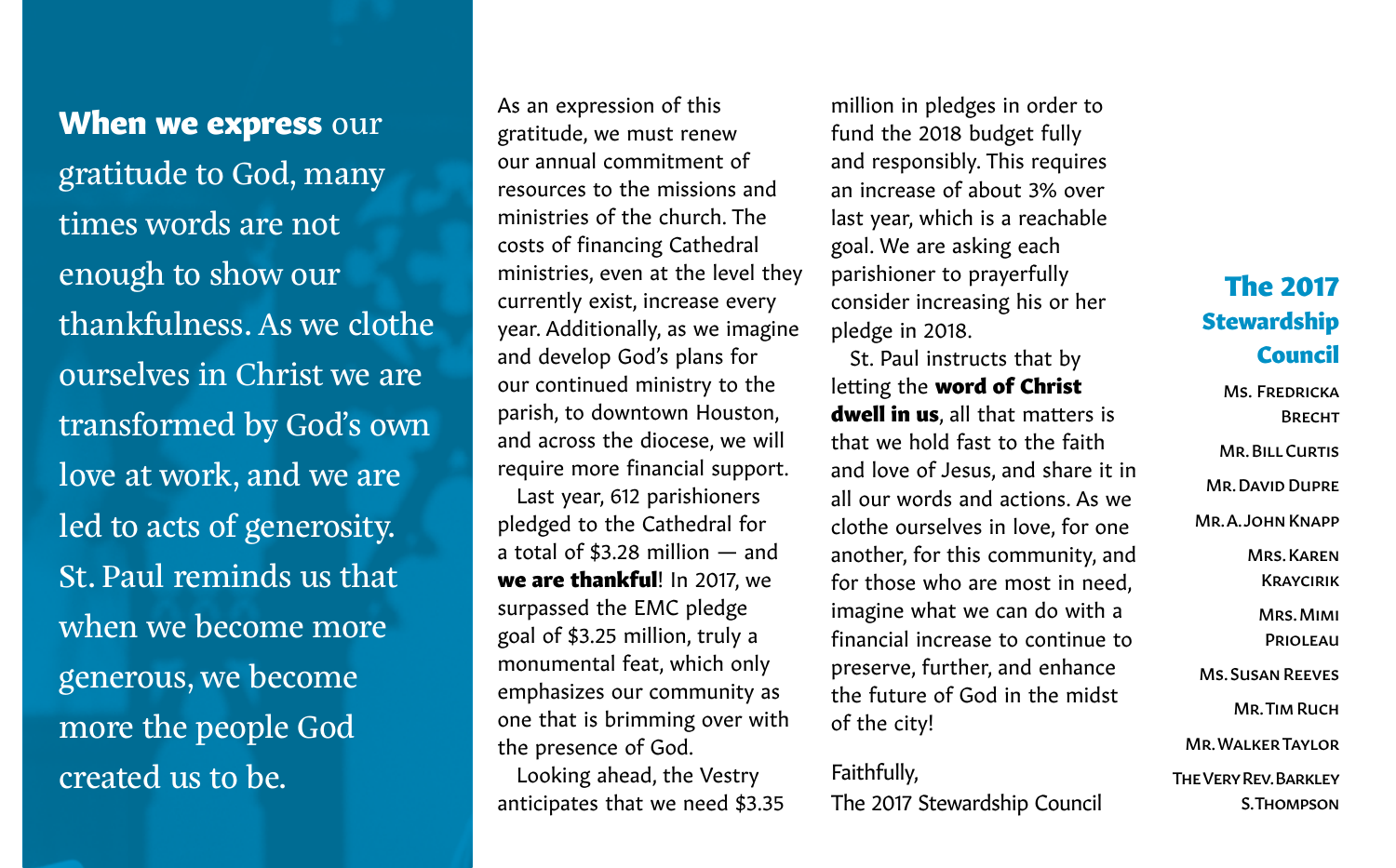Each Cathedral parishioner is asked to pray over, complete, and return the enclosed pledge card during the month of October and no later than Loyalty Sunday, November 5, so the Finance Committee of the Vestry can prepare the 2018 budget.

*… and be thankful.*

*Every Member Canvass 2018* | 10

| <b>RANGE OF PLEDGES</b> | PLEDGES RECEIVED   |                  |
|-------------------------|--------------------|------------------|
|                         | <b>2017 ACTUAL</b> | <b>2018 GOAL</b> |
| 25,000 and above        | 22                 | 23               |
| 15,000 to 24,999        | 26                 | 27               |
| 10,000 to 14,999        | 23                 | 24               |
| 5,000 to 9,999          | 119                | 120              |
| 2,000 to 4,999          | 180                | 185              |
| 1,000 to 1,999          | 137                | 142              |
| \$999 and less          | 105                | 109              |
|                         | 612                | 630              |

Out of an estimated 800 families in the congregation, 188 did not pledge in 2017. If more families pledge and do so generously, we will be able to expand our mission.